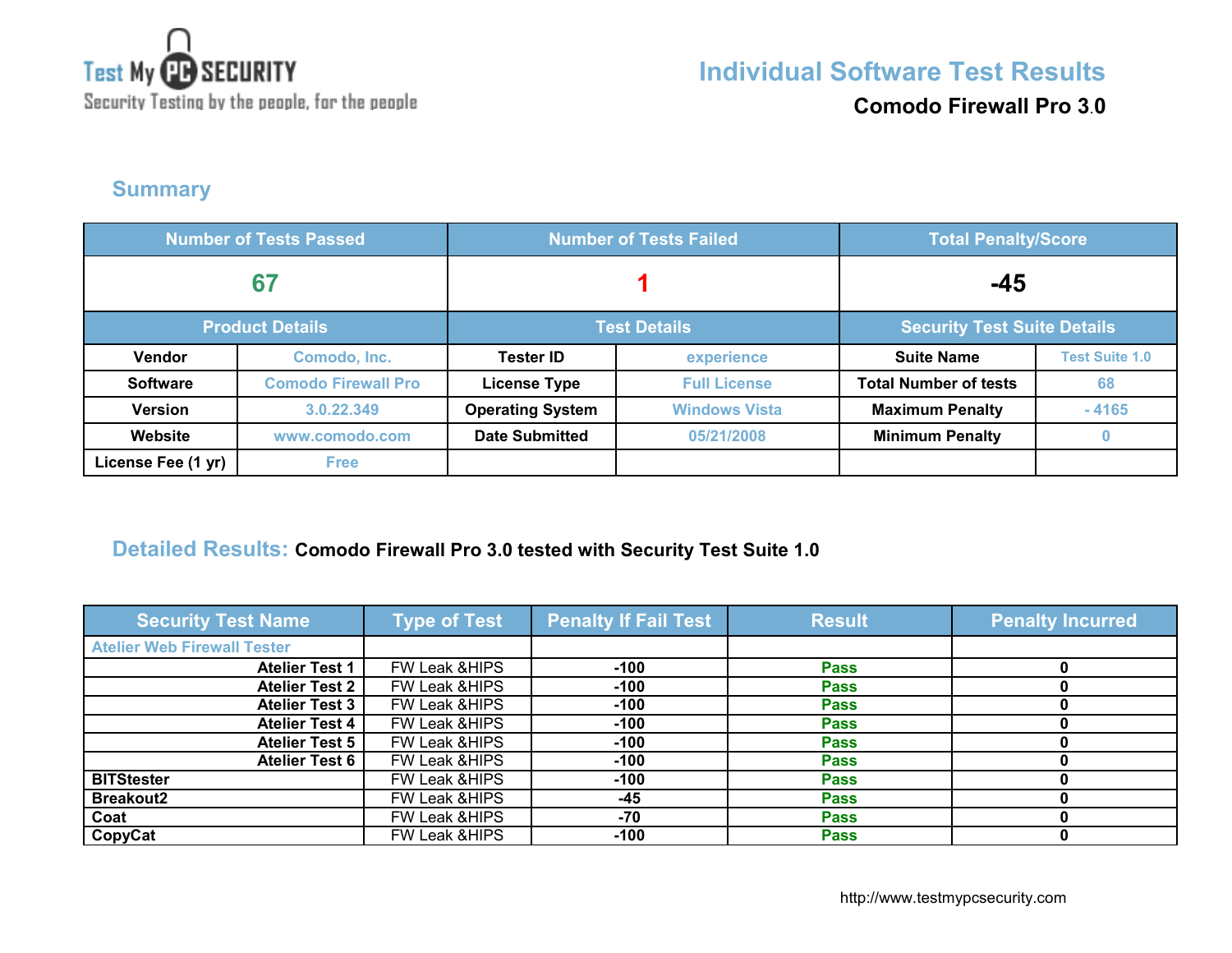

# **Individual Software Test Results**

Security Testing by the people, for the people

#### **Comodo Firewall Pro 3**.**0**

| <b>Security Test Name</b> | <b>Type of Test</b>      | <b>Penalty If Fail Test</b> | <b>Result</b> | <b>Penalty Incurred</b> |
|---------------------------|--------------------------|-----------------------------|---------------|-------------------------|
| <b>CPIL Suite</b>         |                          |                             |               |                         |
| Test 1                    | <b>FW Leak &amp;HIPS</b> | $-100$                      | <b>Pass</b>   | 0                       |
| Test 2                    | FW Leak &HIPS            | $-100$                      | <b>Pass</b>   | $\overline{\mathbf{0}}$ |
| Test 3                    | FW Leak &HIPS            | $-100$                      | <b>Pass</b>   | 0                       |
| <b>Comodo ICMP</b>        |                          |                             |               |                         |
| <b>ICMP Test 1</b>        | <b>FW Leak Only</b>      | $-100$                      | <b>Pass</b>   | 0                       |
| <b>ICMP Test 2</b>        | <b>FW Leak Only</b>      | $-100$                      | <b>Pass</b>   | $\mathbf 0$             |
| <b>DNStest</b>            | FW Leak Only             | $-45$                       | <b>Pass</b>   | 0                       |
| <b>DNStester</b>          | FW Leak Only             | $-45$                       | <b>Pass</b>   | $\mathbf 0$             |
| Delete Volume             | <b>HIPS Only</b>         | $-45$                       | Fail          | $-45$                   |
| <b>FireHole</b>           | FW Leak &HIPS            | $-100$                      | <b>Pass</b>   | 0                       |
| <b>FPR</b>                |                          |                             |               |                         |
| and CPIL Test 1           | FW Leak &HIPS            | $-100$                      | <b>Pass</b>   | 0                       |
| and CPIL Test 2           | FW Leak &HIPS            | $-100$                      | <b>Pass</b>   | $\mathbf 0$             |
| and CPIL Test 3           | <b>FW Leak &amp;HIPS</b> | $-100$                      | <b>Pass</b>   | $\mathbf 0$             |
| and Wallbreaker Test 1    | FW Leak &HIPS            | $-25$                       | <b>Pass</b>   | $\mathbf{0}$            |
| and Wallbreaker Test 2    | FW Leak &HIPS            | $-25$                       | <b>Pass</b>   | $\mathbf{0}$            |
| and Wallbreaker Test 3    | FW Leak &HIPS            | $-25$                       | <b>Pass</b>   | $\mathbf 0$             |
| and Wallbreaker Test 4    | <b>FW Leak &amp;HIPS</b> | $-25$                       | <b>Pass</b>   | $\mathbf 0$             |
| and PCFlank               | <b>FW Leak &amp;HIPS</b> | $-100$                      | <b>Pass</b>   | $\mathbf 0$             |
| <b>Ghost</b>              | <b>FW Leak &amp;HIPS</b> | $-50$                       | <b>Pass</b>   | $\mathbf{0}$            |
| Jumper                    | FW Leak &HIPS            | $-100$                      | <b>Pass</b>   | 0                       |
| <b>Keylogtest</b>         | <b>HIPS Only</b>         | $-100$                      | <b>Pass</b>   | 0                       |
| <b>KiLL</b>               | <b>HIPS Only</b>         | $-45$                       | <b>Pass</b>   | 0                       |
| LeakTest v 1.2            | FW Leak Only             | $-100$                      | <b>Pass</b>   | 0                       |
| Osfwbypass                | FW Leak &HIPS            | $-100$                      | <b>Pass</b>   | 0                       |
| <b>PCFlank</b>            | <b>FW Leak &amp;HIPS</b> | $-100$                      | <b>Pass</b>   | 0                       |
| <b>Runner</b>             | FW Leak &HIPS            | $-100$                      | <b>Pass</b>   | $\mathbf{0}$            |
| <b>Spycar Suite</b>       |                          |                             |               |                         |
| <b>HKCU_Run.exe</b>       | <b>HIPS Only</b>         | $-10$                       | <b>Pass</b>   | 0                       |
| <b>HKCU RunOnce.exe</b>   | <b>HIPS Only</b>         | $-10$                       | <b>Pass</b>   | $\mathbf 0$             |
| HKCU_RunOnceEx.exe        | <b>HIPS Only</b>         | $-10$                       | <b>Pass</b>   | 0                       |
| HKLM_Run.exe              | <b>HIPS Only</b>         | $-10$                       | <b>Pass</b>   | $\mathbf{0}$            |
| <b>HKLM RunOnce.exe</b>   | <b>HIPS Only</b>         | $-10$                       | <b>Pass</b>   | 0                       |
| <b>HKLM RunOnceEx.exe</b> | <b>HIPS Only</b>         | $-10$                       | <b>Pass</b>   | 0                       |
| IE-HomepageLock.exe       | <b>HIPS Only</b>         | $-10$                       | <b>Pass</b>   | 0                       |
| IE-KillAdvancedTab.exe    | <b>HIPS Only</b>         | $-10$                       | <b>Pass</b>   | 0                       |